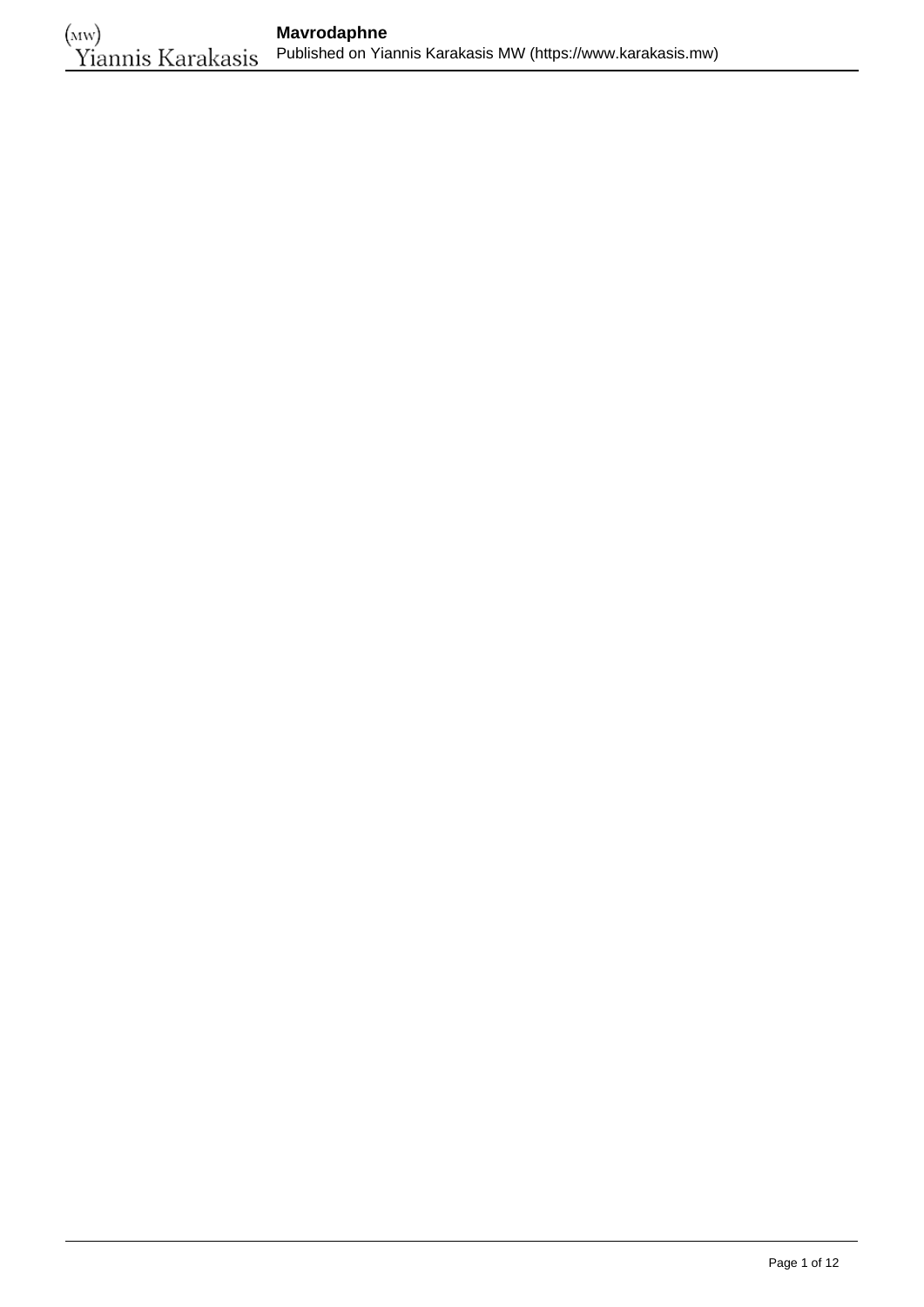

# **Mavrodaphne**

?y Yiannis Karakasis MW and Evmorfia Kostaki DipWSET

### **In a nutshell**

**Mavrodaphne** (ma – vro – DHA – fni) is a red Greek wine grape variety noted for sweet wines from **Cephalonia** and **Patra**. It has been traditionally used to make fortified sweet red wines but is now experiencing a rebirth due to the interest both by producers and consumers in its dry wines. Current numbers show that it is planted in 520 hectares which is almost the same as the plantings of white Malagousia grape (national statistics).

It is a variety with a long tradition in the southern part of the country, producing balanced, textural, and highly perfumed wines. Its classic aromas include an array of mostly black fruit and Asian spices, laurel and sage. Structurally it delivers moderate acid and tannin load leading the way to a refined result that can be enjoyed in its youth but can also age.

## **Origins and history**

According to most sources, Mavrodaphne originates from the Greek island of Cephalonia. Lambert – Gocs writes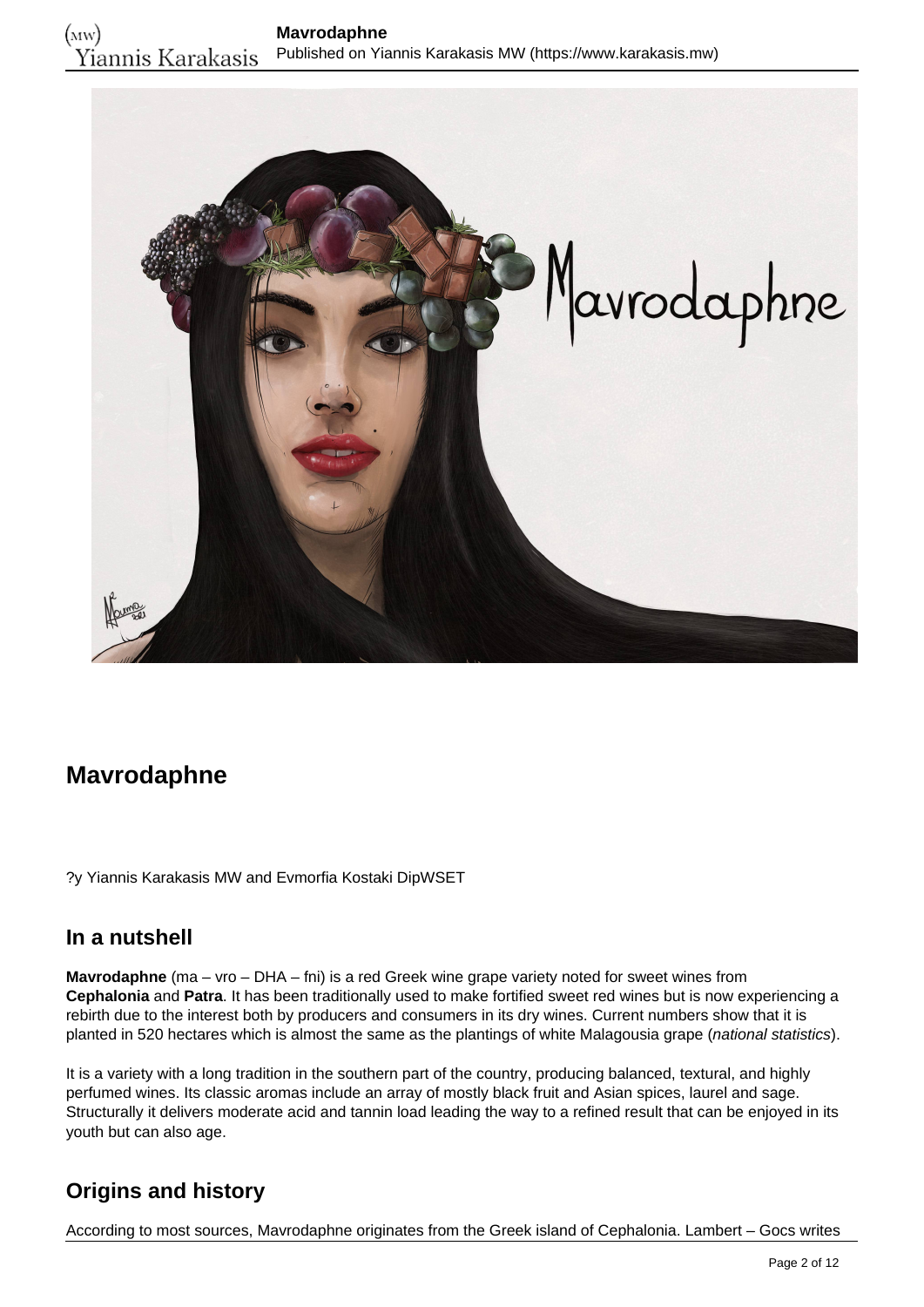that the variety arrived in Achaia from the Ionian islands in recent centuries, most likely through the numerous Ionian merchants and nobles who came to reside at the once cosmopolitan metropolis of the Morea (Lambert-Gocs, The Wines of Greece, p193).

From there, it started its journey and spread to Patra and Achaia in the Peloponnese, where it became prevalent. Its name means "Black Laurel". The word "mavro" is commonly found in the names of Greek varieties either as a prefix (Mavrotragano, Mavrokoundoura) or on its own, often denoting a family of unidentified red black varieties.

The grape's popularity in Achaia is attributed to Gustav Clauss, founder of the historical **Achaia Clauss Winery**. Clauss came to Patras in the mid-nineteenth century and made his first Mavrodaphne wine in 1861. Then, inspired by Port winemaking, he created **a sweet fortified Mavrodaphne** boosting sugar and alcohol content. As a result, popularity quickly surged in the domestic and export markets.

Lambert-Gocs states that an apocryphal story promoted by Achaia Clauss claims that Clauss named his wine after a sweetheart named Daphne. **Still, the name of Mavrodaphne was already used in the production of naturally sweetish red wines.**

For many years now, demand for fortified wines has declined but Mavrodaphne plantings are showing an upward trend due to winemakers' high interest in using the grape for red wine production.

## **Viticultural Characteristics**

### Grapegrowing

Mavrodaphne is primarily found in the western part of Greece, mainly grown close to the Ionian Sea in Patra (and the broader Achaia prefecture) and Cephalonia. The region's climate is the Mediterranean, with reduced rainfall in the summer months (Cephalonia sees more rainfall). Mavrodaphne, however, seems to be struggling with the sporadic rains of the growing season, as **it shows sensitivity to downy mildew**. Even so, as a variety, it is not susceptible to botrytis since it has loose bunches and thick skins.

When grown in drier conditions, like in the high elevations of Aigialeia in Achaia, disease pressure is reduced, but another issue emerges; **sensitivity to drought**, says Theodora Rouvali, winemaker at Rouvalis wines winery. Mavrodaphne's drought strategy depends on ABA signals (Abscisic Acid) from the roots once the water in the soil is reduced. It is a less effective strategy than Savatiano, which closes the leaf stomata early in the season. (<https://doi.org/10.1071/FP09034> [1]).

Vineyards in low-lying, fertile areas are generally used to produce sweet fortified wines. Due to the intensity of the wine style itself, grape concentration is not of crucial importance. Therefore producers are often aiming to increase the yields of these vineyards. In spite of that, Mavrodaphne is a variety with medium productivity. Producers in higher elevations with less fertile soils report results of about 35 hl/ha.

The basal buds of Mavrodaphne are productive, so spur pruning is suitable. Budbreak occurs in the middle of April, and flowering follows in the first days of June. It is prone to millerandage (a condition of the berry bunch that contains berries different in size and maturity), which can contribute to medium productivity. Véraison occurs in the higher altitude vineyards in the first week of August, while the harvest is from middle September to early October. **It is a late-ripening variety, requiring more than 2000 heat units to achieve ripeness** (<https://doi.org/10.20870/oeno-one.2020.54.4.3129> [2]), [\(https://www.karakasis.mw/future-greek-varieties](https://www.karakasis.mw/future-greek-varieties) [3]). Harvest occurs earlier in the low altitude vineyards and moves towards early autumn with increasing altitude.

At harvest, the grapes can quickly accumulate sugar (13.5% potential alcohol at 650 m), 5.7 – 6.9 g/L total acidity and 3.4 – 3.7 pH, depending on vineyard and producer. However, sugar accumulation seems to be slow, after 13.5% potential alcohol. Hence, grapes benefit from extended hang time in the colder month of September, after véraison, to achieve the desired technological ripeness.

## **Clones**

There is an extensive discussion regarding the clones of the variety. A common belief is that there are two primary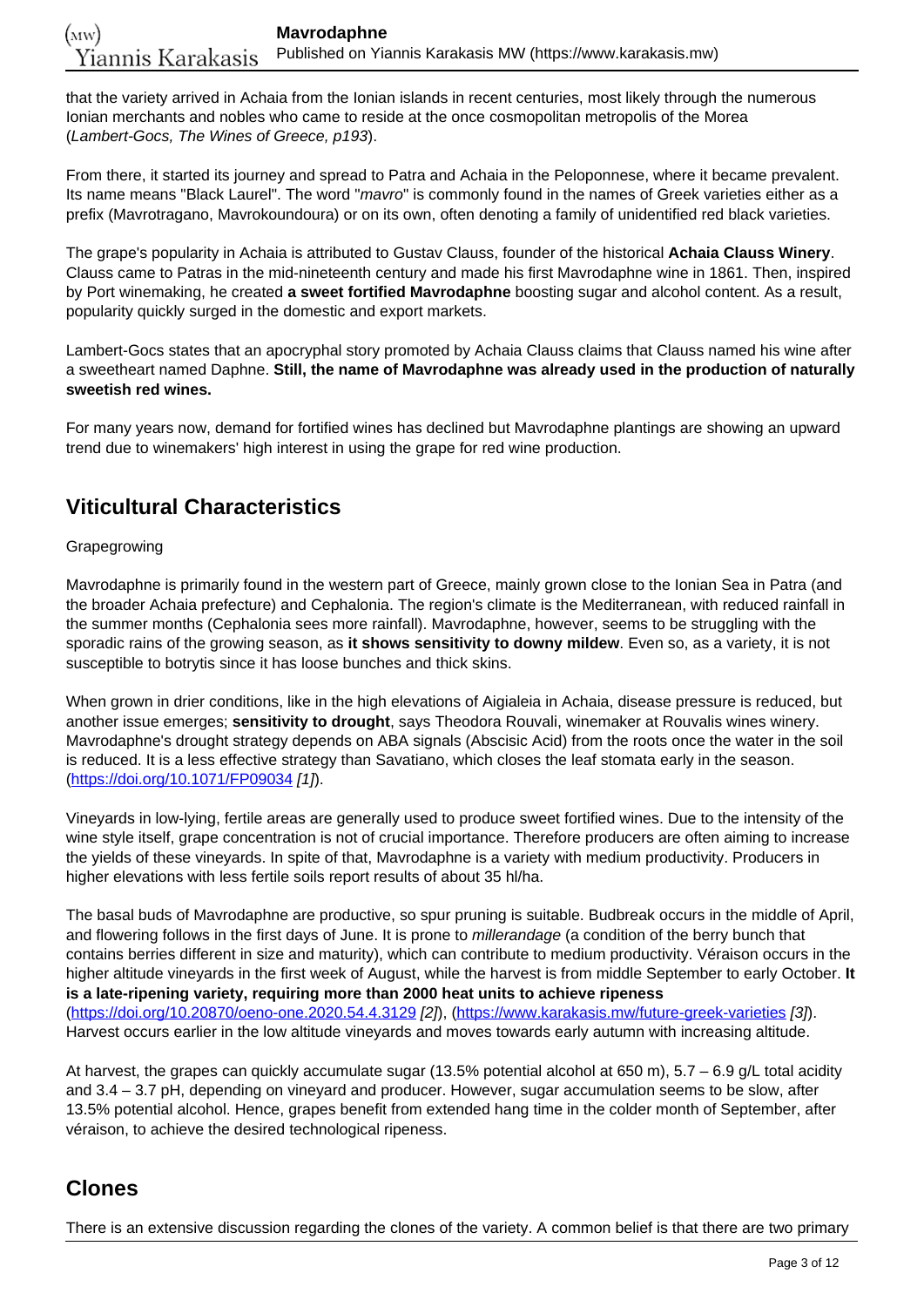clones, **Tsigello** and **Renio**. But, this has been disproved by Stavrakaki and Biniari. Furthermore, Renio is shown to be a different variety using genetic markers (<https://doi.org/10.3897/vdj.1.e37852> [4]).

Tsigello is believed to be the true, high-quality expression of Mavrodaphne and is found both in Aigialeia and Cephalonia. It seems Renio has been mistakenly replanted as Mavrodaphne after the phylloxera crisis, says Theodora Rouvali. The planted area of Renio gradually increased as it is less vigorous and more productive than Mavrodaphne, and therefore more profitable for the growers. The Tsigello clone, or, better said, true Mavrodaphne, has looser bunches with smaller berries, more concentrated colour and more refined aromas than Renio. It can also achieve higher alcoholic volume as it ripens more consistently.

In Cephalonia, Evriviadis Sklavos reports at least four different clones in their own-rooted old vineyards. Commercially, Bakasietas vine nursery has released one clone of Mavrodaphne, which has only recently been planted in larger scale, therefore more detailed data is not yet available. Despite this, the genetic material is highly infected, making clone selection more difficult.

## **Terroirs**

### **Cephalonia**

The home place of Mavrodaphne is Cephalonia. It is one of the rainiest places in Greece because the Pindos Mountain Range on the east forms a cloud barrier, causing rain to fall on their west. This brings average annual rainfall to approximately 800 mm on average per year (<https://www.weather-atlas.com/en/greece/cephalonia-climate> [5]).

Historically, the variety had previously seen significant growth with the Ernest Toole winery with considerable export activity in Europe, especially in Germany, where exports continued until the interwar period. Later, both G. Kaligas and the Komitopoulos brothers had notable productions. The English commissioner Charles Napier extensively describes the potential of Cephalonean Mavrodaphne. His views are covered in the pre-mentioned Lambert Gocs book.

Most of the Mavrodaphne is grown **in clay soils in Palliki Peninsula**, which hold water well and lower elevations, although older vineyards are found at higher altitudes. There are some patches though planted on limsestone**. The PDO Mavrodaphne of Cephalonia is produced here as a sweet wine**. However, the current discussion is about dry wines to a great extend. There are small pockets outside of Palliki but of minor importance. Sclavos says that there are significant differences in quality. **These have to do with the more mountainous vineyards such as Havdaton and Skinea but also due to cultivation methods and desired yields.**

#### **Northern Peloponnese**

Most of Mavrodaphne is grown in the Achaia region, around the city of Patra. It was brought to the area from the island of Cephalonia. The high marine traffic of Patra, the third biggest Greek city, facilitated exports, so plantings soon increased around three main grape growing areas which can produce the famous **PDO Mavrodaphne of Patra**; one around Rio, north of Patra, one to the west of the city, and the last one at slightly higher altitudes.

Rainfall is high but lower than Cephalonia, with an average of 667 mm per year. Given Mavrodaphne's drought sensitivity, it's no wonder it thrived in the region. In addition, the more fertile soils of Patra resulting in higher yields lead to lower alcohol levels in wine compared to Cephalonia.

#### **Other regions**

Many ambitious producers have observed the potential of Mavrodaphne. There are plantings all over Greece, even in cooler climates such as Amyndeo. The wines there have higher acidity than in the coastal areas and slightly lower alcohol with more delicate, fresher flavours.

## **Oenological Characteristics**

### **Sweet fortified wines**

The main style produced from Mavrodaphne and the one described in the two appellations of Mavrodaphne of Cephalonia and Mavrodaphne of Patra is a sweet, fortified red wine.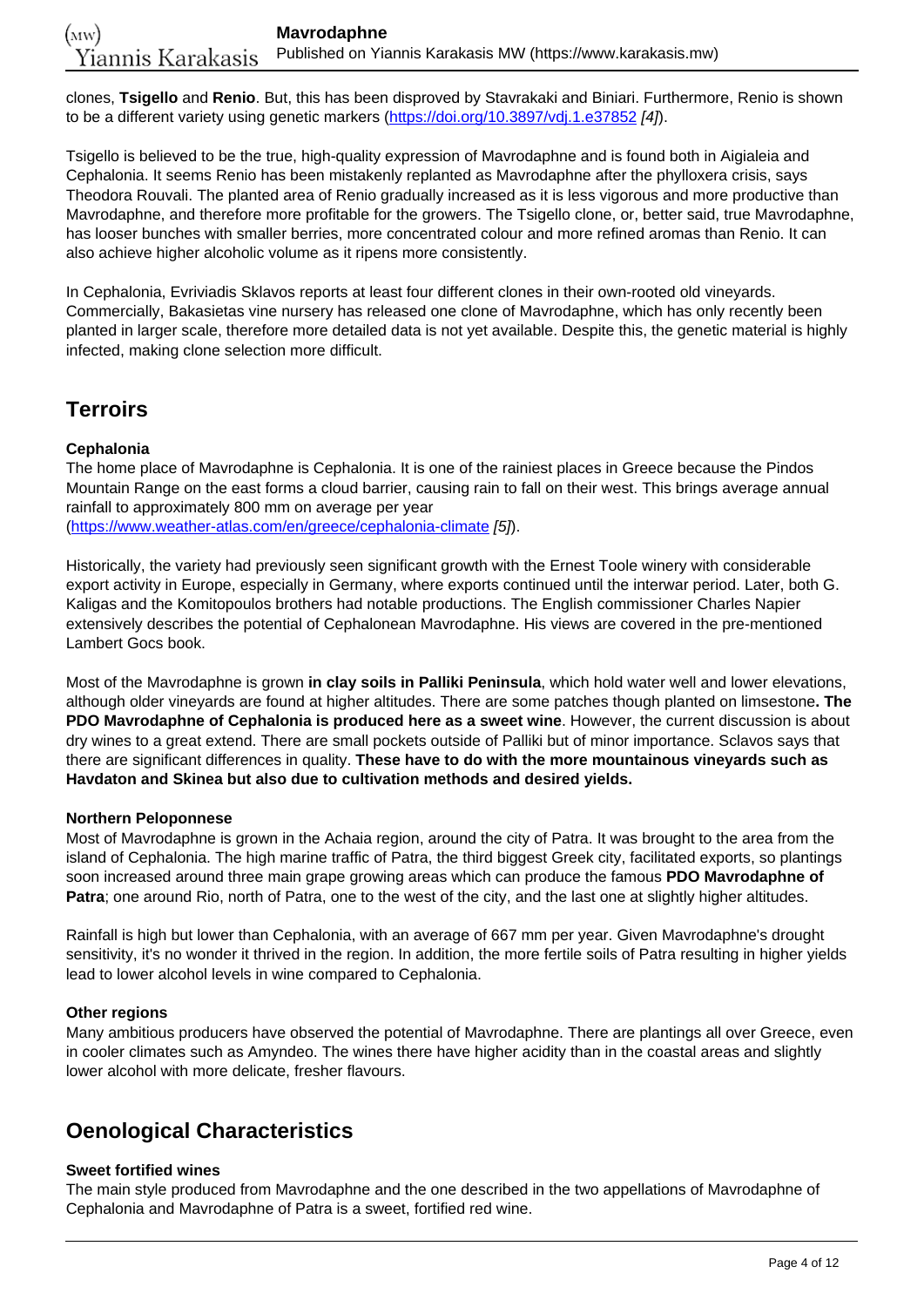Interestingly, regardless of the two appellations' names, the Mavrodaphne wines can contain up to 49% Korinthiaki grapes, the same type used for raisins. This second grape has higher yields and can also achieve higher sugar levels much easier than Mavrodaphne, so producers were using it to obtain the minimum potential alcohol of 17.5% abv. Unfortunately, the Korinthiaki producers can get higher prices for their crops if they sell their grapes for raisin production. Therefore, only the lower quality grapes that are unfit to turn into raisins are used for the wines, damaging wine quality.

According to the PDO Mavrodaphne of Patra regulation, fortification occurs before the natural alcohol must reach 4% vol. The spirit used is "neutral", with at least 96% abv. Wines must then be aged in oak casks for at least twelve months, no bigger than 1000 Lts. With more extended ageing, the terms Reserve, Vieille Reserve and Grand Reserve can be used to describe increasingly aged wines. 25 producers make at least 34 wines.

The PDO Mavrodaphne of Cephalonia has similar regulations; however, it is not being produced in commercially significant volumes, as producers on the island focus on producing dry red wines from this variety. 4 producers in total make a Mavrodaphne of Cephalonia (DiVino, Vasilakis, Sclavos, Foivos with two wines).

Mavrodaphne can produce high quality fortified red wines, which perhaps resemble better fortified Grenache over Port. This can be due to the gentler extraction techniques compared to Port, and the limited time of maceration before fortification. Colour and tannins are not encouraged to move to the wine, leading to wines with brick colour and soft tannins.

#### **Naturally sweet wines (that cannot be named though Mavrodaphne)**

A style encouraged by warm climatic conditions involving sun-dried grapes and avoidance of fortification. A classic example is Mercouri Chortais with an alcohol of 15% abv.

#### **Dry red wines**

Mavrodaphne is a thick-skinned variety, so tannin management is vital for red wines. Complete destemming is often practised to avoid the extraction of harsh tannins. Extraction time can vary with the producer but ranges from one week (Rouvali Tsiggelo) to a whole month (Sclavos)!

As is expected, there are many different styles of dry red wine produced. Lighter wines, usually coming from higher altitude vineyards that can reach 1000 meters above sea level, have approximately 13% abv. On the other hand, some producers prefer more voluminous wines and aim for higher alcohol and more concentration. The acidity of the variety is considered medium, and it doesn't crumble with high ripeness. In any case, the high quality of the variety shines through.

The vessels used play also an essential role in the variety's style. It's a variety sensitive to reduction, so it benefits from ageing in oxygen-permeable vessels, like oak and clay. When using oak, producers prefer larger sizes of used oak, above 500 lts, since the heavier oak bouquet easily overpowers the delicate varietal aromas. A problem I have often come to is brettanomyces which seems to be highlighted with Mavrodaphne. Why? Panagiotis Papagiannopoulos winemaker at Tetramythos says that it is characteristic of the variety and oxygen management. Brett is relatively easy to avoid in "conventional" vinifications, while these wines' gamey characters also appear.

Fermentation is typically performed in stainless steel tanks under temperature control, which results in fresher aromas. Some wines are also shortly matured in tanks and released early to market. These are some of the purest expressions of the grape and some of the most enjoyable too! On the other hand, the dry red Mavrodaphne wines can age for a long time, due to the considerable tannin concentration and balanced acidity. Ageing in large barrels usually lasts for a year, while bottle ageing can last for decades.

Greek winemakers like to blend different varieties, and Mavrodaphne has been used in some blends. You can find it together with other Greek grapes, like Agiorgitiko and Mavro Kalavritino in Peloponnese, Xinomavro in Naoussa even the white grape Vostilidi in Cephalonia. Sclavos blends 17% Vostilidi with Mavrodaphne in Synodos and plans **the revival of historical Thiniatiko wine** (70% Mavrodaphne plus Korfiatiko and Araklino).

Its international partners are equally diverse, ranging from Merlot, Cabernet Sauvignon and Syrah, to the Italian Refosco. When blended, Mavrodaphne contributes round resolved tannins, dark ruby colour, delicate fruits and notes of Mediterranean herbs.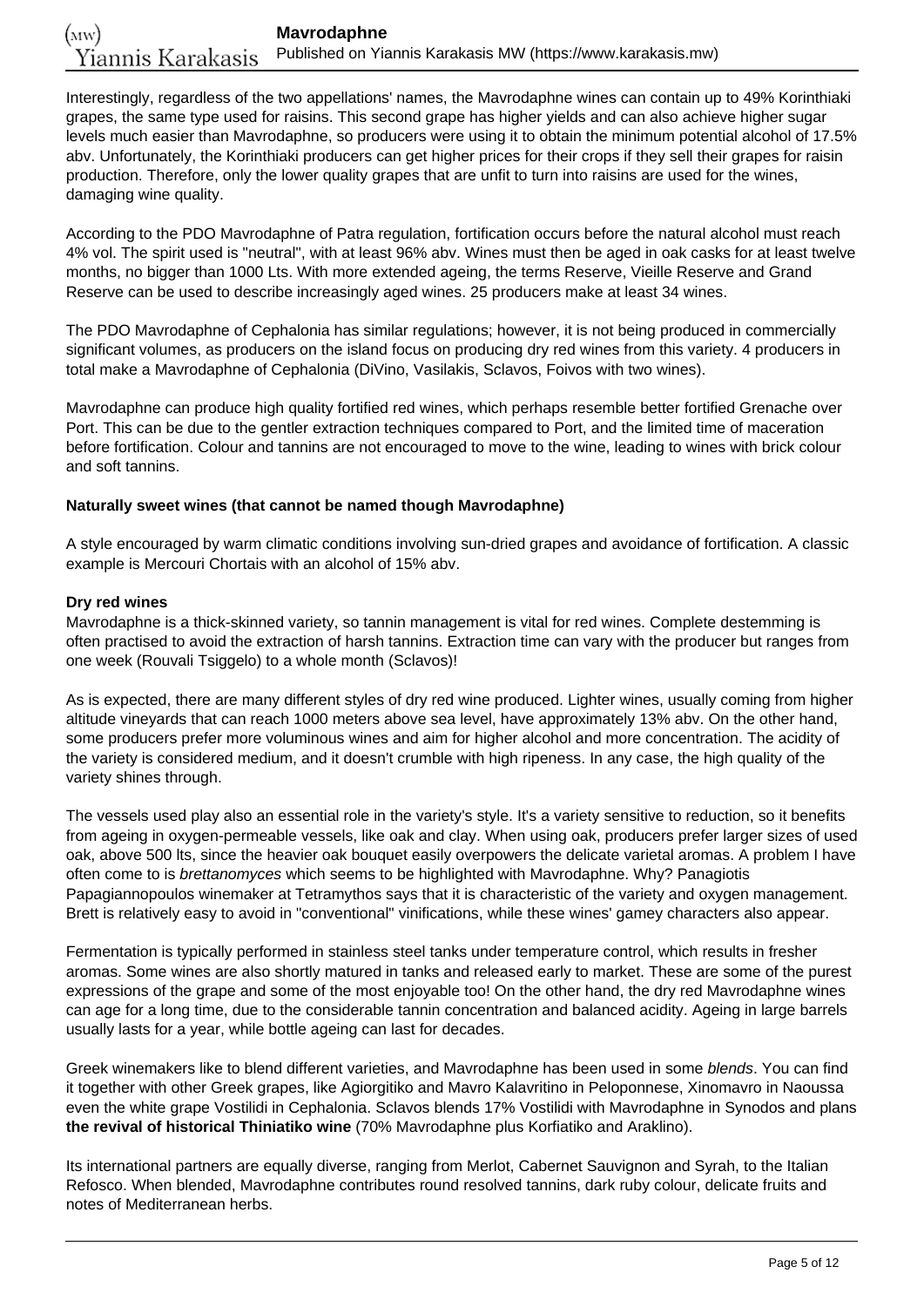#### **Rose wines**

Following the variety's success in its dry red expression, producers are expanding the boundaries with the creation of rose wines. Found primarily on Cephalonia island, the light-coloured rose wine shows high potential as another modern version of Mavrodaphne.

## **Trends**

Despite the success of sweet Mavrodaphne this style seems to lose momentum on par with the decline of interest in sweet wines in general. As a result, more and more wineries have brought **a dry expression to the market** in recent years. The vineyard area is increasing again, with more emphasis on high-quality locations. Vineyard aspect and altitude are essential when making dry red wines. The aim is the required hang time to increase tannin ripeness without gaining overwhelmingly high alcohol or raisiny aromas.

It is not only producers who are interested in this variety. Demand in the Greek market is also increasing. Moreover, the limited supply and the high quality of the wines causes wine prices to increase year by year, making the variety even more attractive for the producers, who see their efforts being rewarded.

#### **Implications regarding the name**

Mavrodaphne is a hot topic in the Greek wine world at the moment. Old laws of the 70s forbid writing the name of the variety on the label. It is reserved only for the two sweet wine appellations, Mavrodaphne of Cephalonia and Mavrodaphne of Patra. Producers use innovative names which suggest the variety used, like Daphne, The Black Daphne, Laura Nera, Daphne Nera, Laura Nobile, Laurier Noir, XMD (Xinomavro, Mavrodaphne), Tsigelo etc.

Producers in Cephalonia and Achaia petition to change the sweet wines' appellation rules to include the dry examples. With so many high quality dry red wines on the market, it will probably happen, but as with all bureaucracy, it will take time.

## **Food pairings**

Dry Mavrodaphne pairs well with traditional Greek food, like veal or lamb slowly cooked on the pot with tomato sauce, served with vegetables. Even better if some herbs like sage or laurel have been added.

The sweet Mavrodaphne wines are excellent pairings to most desserts. Dark chocolate-based desserts, particularly make of a fantastic pairing.

### **?geing potential**

3-5 years for the fresh styles and up to 10 years for best examples. Boundaries are still explored.

### **Notable producers and wines**

**Sweet wines**: Achaia Clauss, Mercouri, Parparoussis, Foivos, Sclavos

**Dry wines:**

#### **Cephalonia**

Sclavos: Orgion & Monambeles (classic structured examples), delicate Synodos blends Mavrodaphne with white Vostilidi

Petrakopoulos ?OV (prephylloxera vineyards) & ??? (refined and gastronomical rose)

Gentilini Iri's vineyard (unoaked and pure) & Eclipse (dense and full throttled example)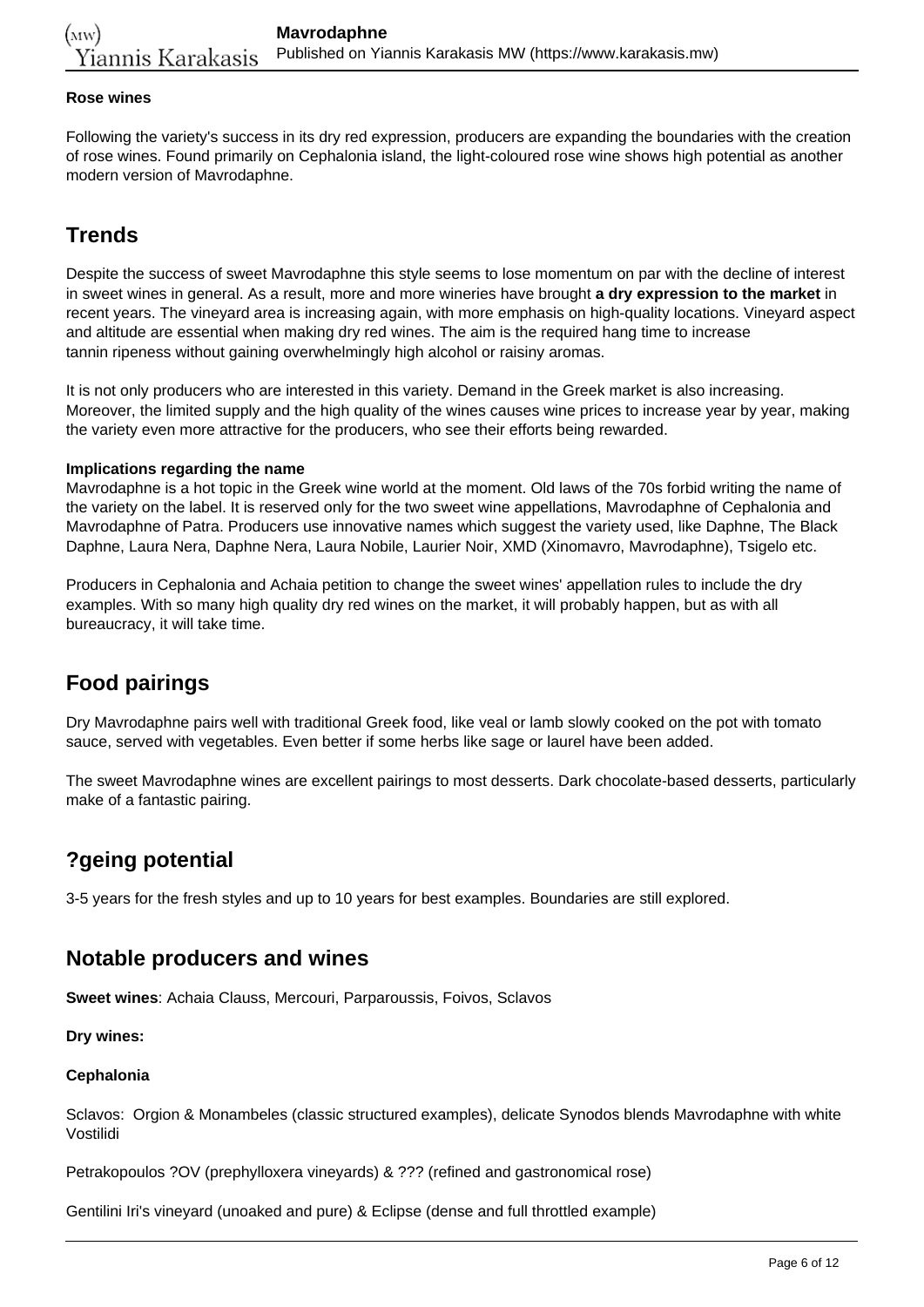Sarris Megali Petra (min intervention approach)

Foivos

Haritatos (clean pure Medemoiselle label)

#### **Peloponnese**

Parparoussis Taos (ageworthy and layered, a benchmark)

Mercouri Daphne Nera (similar style to Taos)

Achaion Laura Nera

Papargyriou The Black Daphne (generous alcohol and full-bodied)

Rouvali Tsigello (pure and delicious expression)

Tetramythos Laurier Noir (perfumed new effort)

- Markogianni Triton (structured and opulent)
- Sant'or Krasis (elegant and textural, Pinot Noir like)

Zacharias Lexis M

 [Tweet](https://twitter.com/share) [6] !function(d,s,id){var js,fjs=d.getElementsByTagName(s)[0],p=/^http:/.test(d.location)?'http':'https';if(!d.get ElementById(id)){js=d.createElement(s);js.id=id;js.src=p+'://platform.twitter.com/widgets.js';fjs.parentNode.insertBef ore(js,fjs);}}(document, 'script', 'twitter-wjs');

lang: en\_US

(function() { var po = document.createElement('script'); po.type = 'text/javascript'; po.async = true; po.src = 'https://apis.google.com/js/platform.js'; var s = document.getElementsByTagName('script')[0]; s.parentNode.insertBefore(po, s); })(); [7] [8]

## **Enjoyed the read? Don't miss our next article!**

\* indicates required Email Address \* Select language \* □ I accept <u>[terms of use](https://www.karakasis.mw/policy)</u> [9]

Subscribe

(function(\$) {window.fnames = new Array(); window.ftypes = new Array();fnames[0]='EMAIL';ftypes[0]='email';fnam es[1]='FNAME';ftypes[1]='text';fnames[2]='LNAME';ftypes[2]='text';fnames[5]='MMERGE5';ftypes[5]='dropdown';}(j Query));var \$mcj = jQuery.noConflict(true);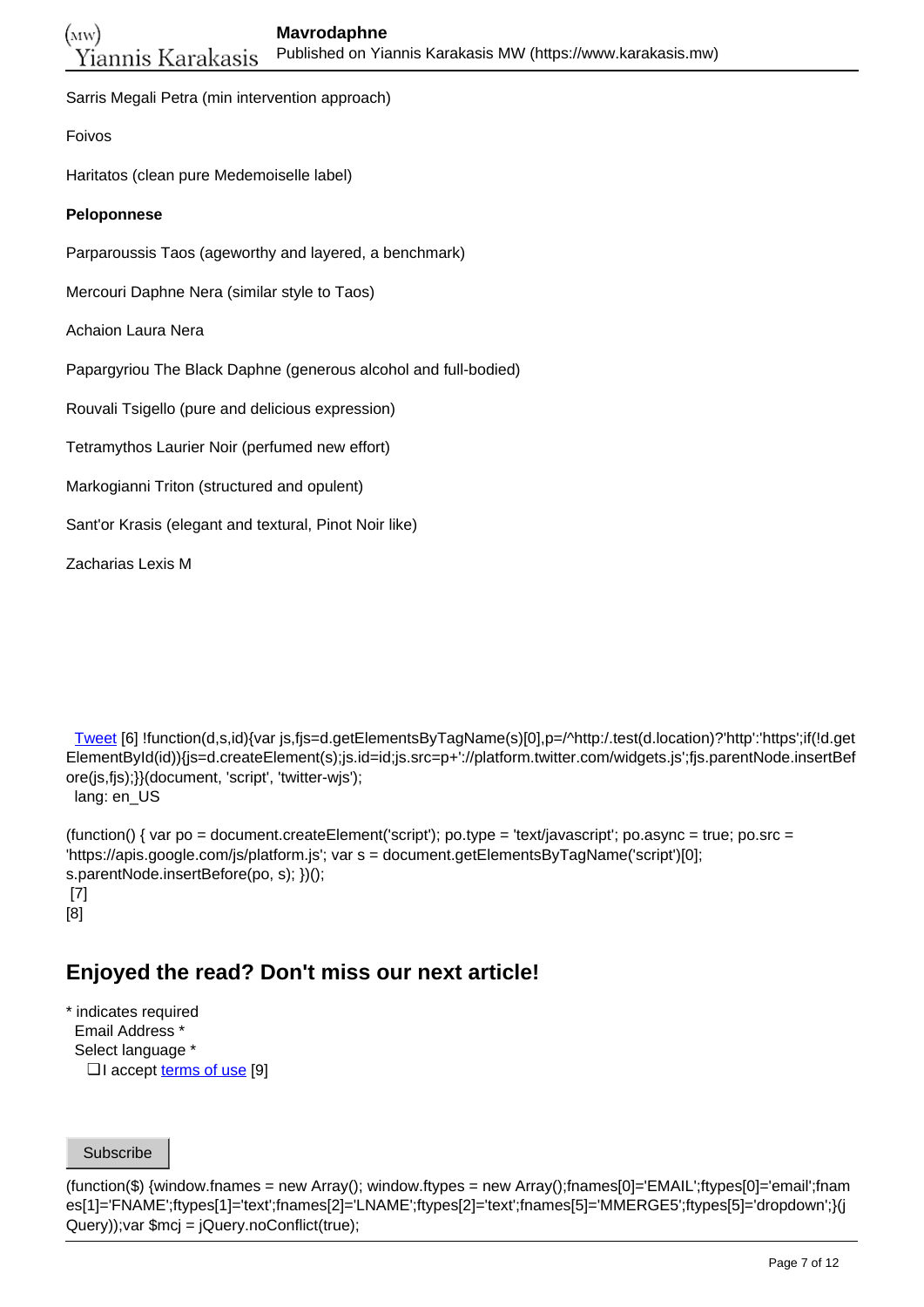Post your comment Your name Comment \*

[More information about text formats](https://www.karakasis.mw/filter/tips) [10]

### **Plain text**

- No HTML tags allowed.
- Web page addresses and e-mail addresses turn into links automatically.
- Lines and paragraphs break automatically.

CAPTCHAThis question is for testing whether or not you are a human visitor and to prevent automated spam submissions.

Leave this field blank

Save Preview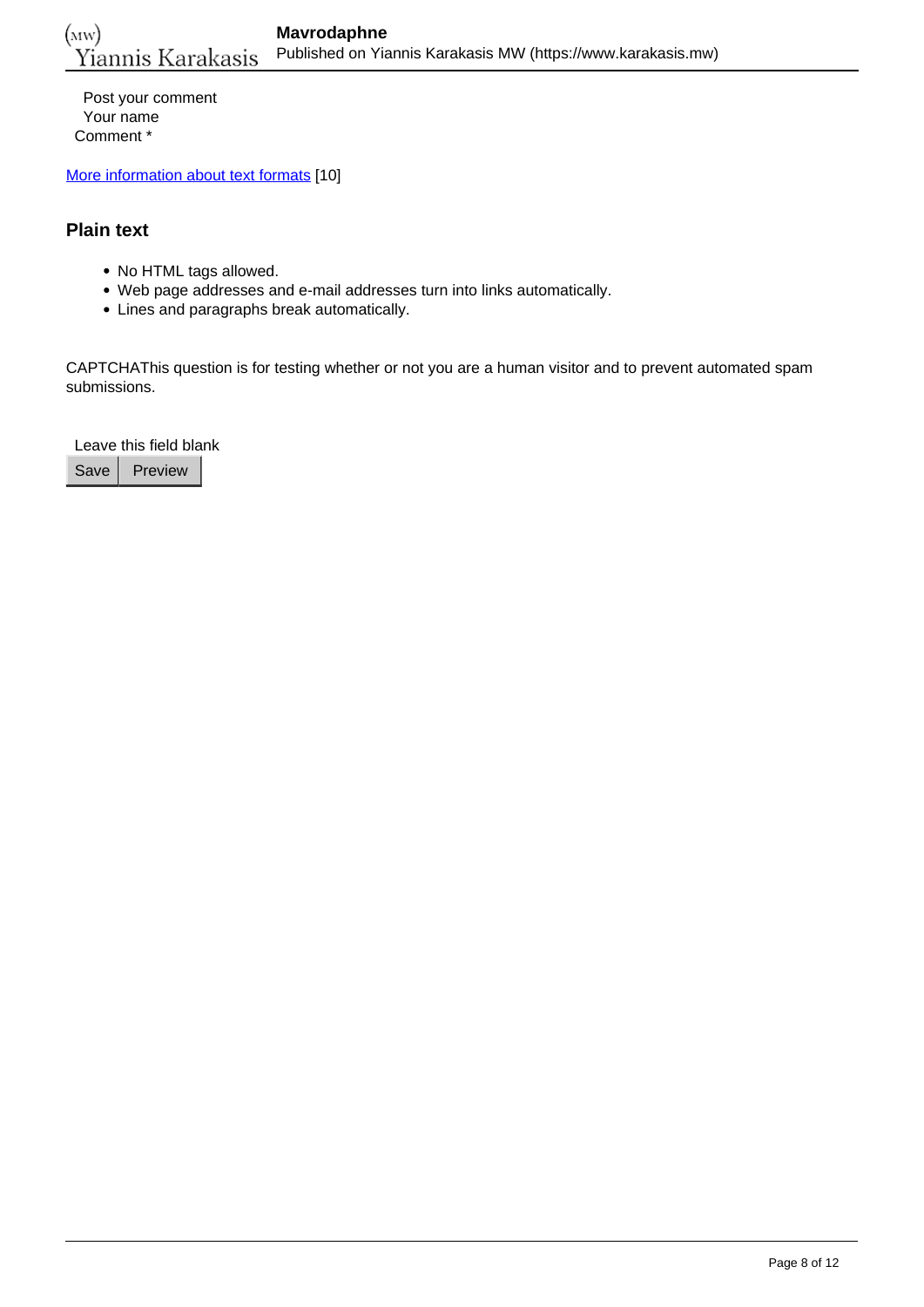

### [11]

 26 June 2022 [A??? ?????, ????????? ??? wine parings](https://www.karakasis.mw/alex-atala-myrmigkia-kai-wine-parings) [11]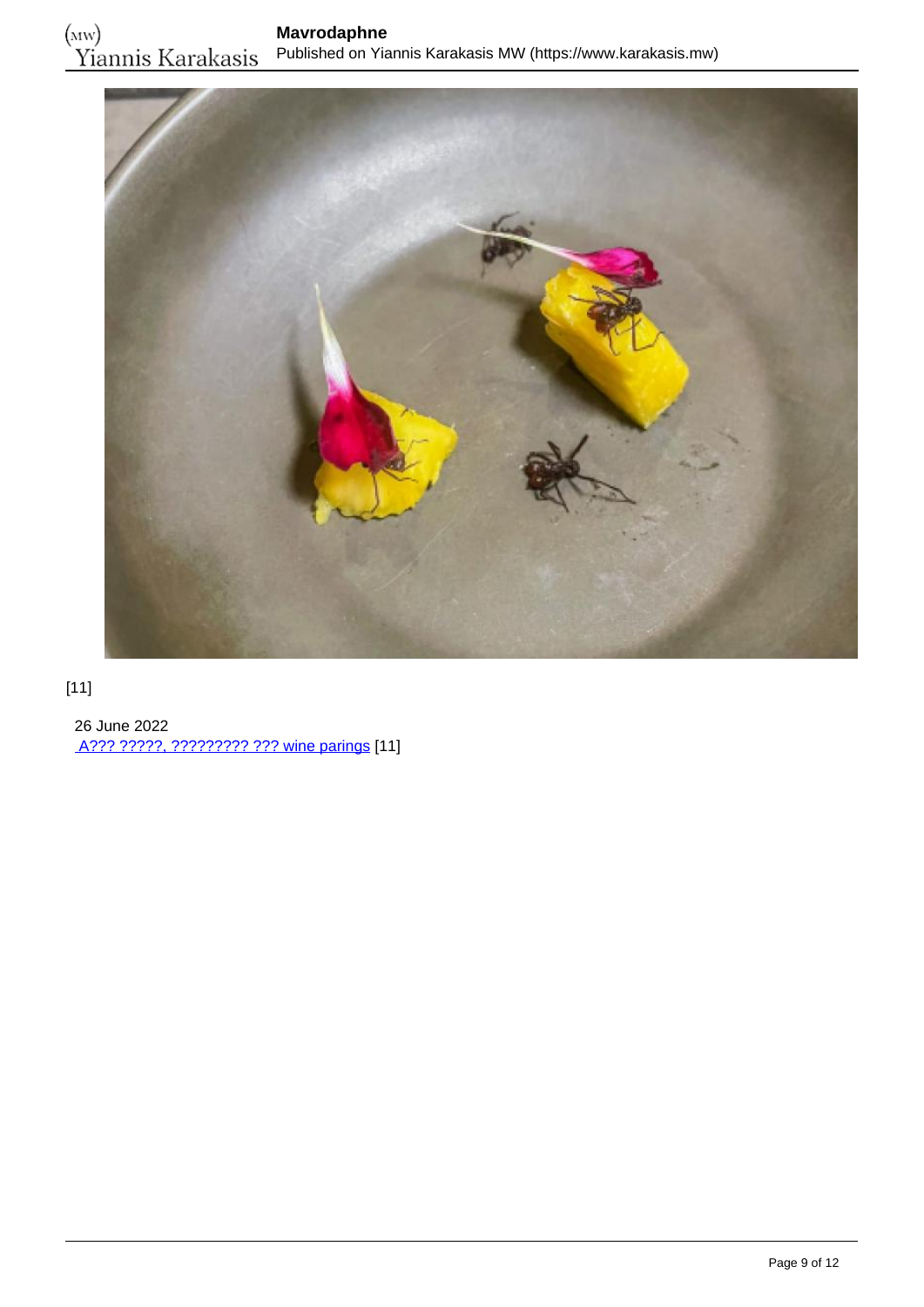

### [12]

 22 June 2022 [An opportunity for Retsina](https://www.karakasis.mw/opportunity-resinated-wine) [12]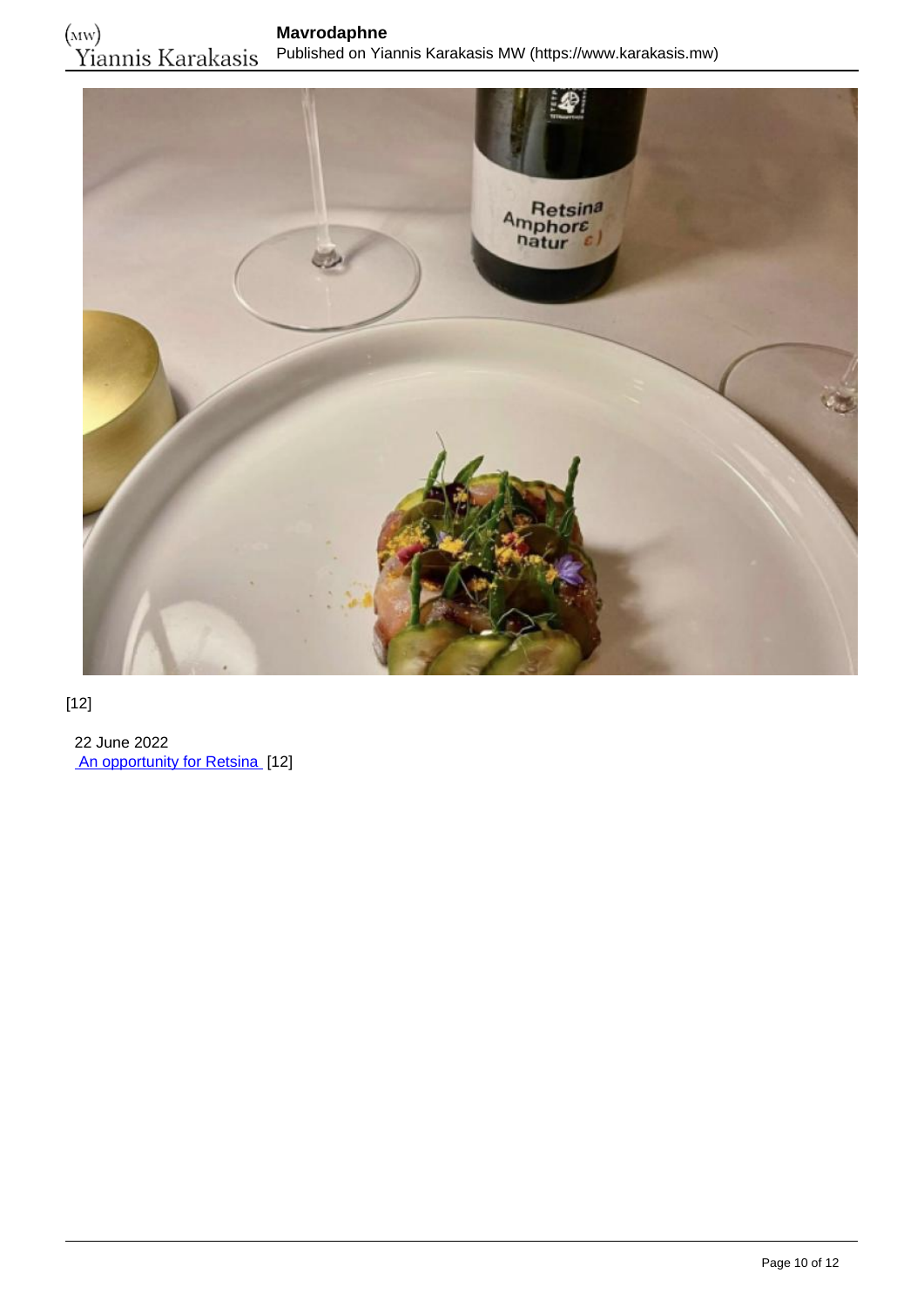

### [13]

 19 June 2022 [???????? ?????????, ? ?????? ??? ??? ?????????](https://www.karakasis.mw/anydroys) [13]